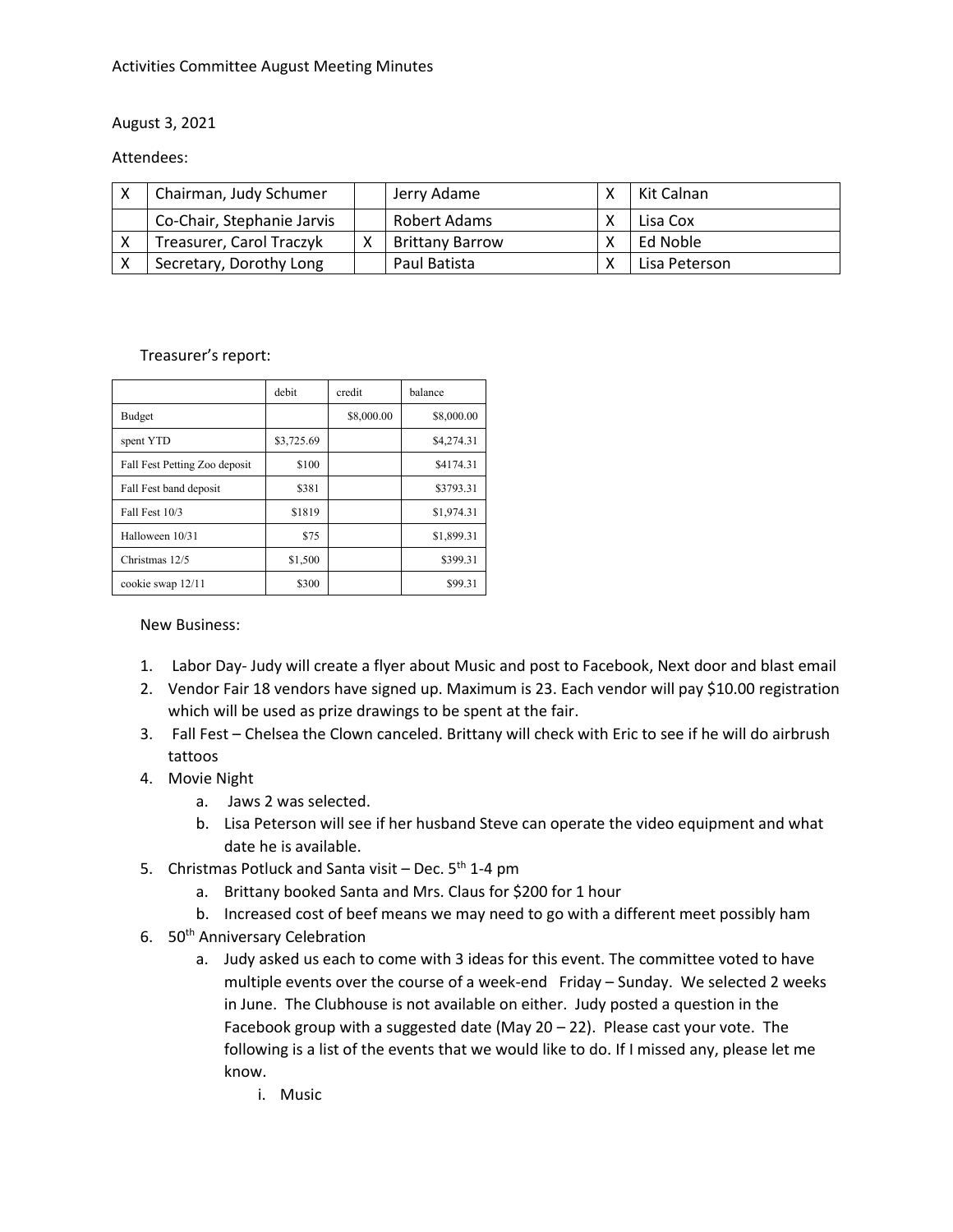- ii. Competitive events for Adults and Children with prizes (disc golf, corn hole, horseshoes, bean bag etc.)
- iii. Free dinner
- iv. History Pavilion ask residents to provide items for display, stories to tell, Historic photos
- v. Bounce House
- vi. Amateur photo contest with professional judges
- vii. 5k Road Race
- viii. Where in the world is Holly Lake Holiday/scavenger hunt by car
- ix. Trivia contest
- x. Kayak races/water competitions
- xi. Children's poster contest to advertise the Celebration
- xii. Carnival themed picnic Hamburger and hot dogs provided bring a side to share and drink. Games with prizes, sack race, 3-legged race, corn hole, pin toss etc. for all ages
- xiii. 50<sup>th</sup> Anniversary special edition logo/banner on website
- xiv. 70s themed dance party with Karaoke –DJ, appetizers, photobooth
- xv. Sundaes on Sunday
- xvi. Large Cake
- xvii. T shirt design contest

Next meeting: Tuesday September 7 at 7 PM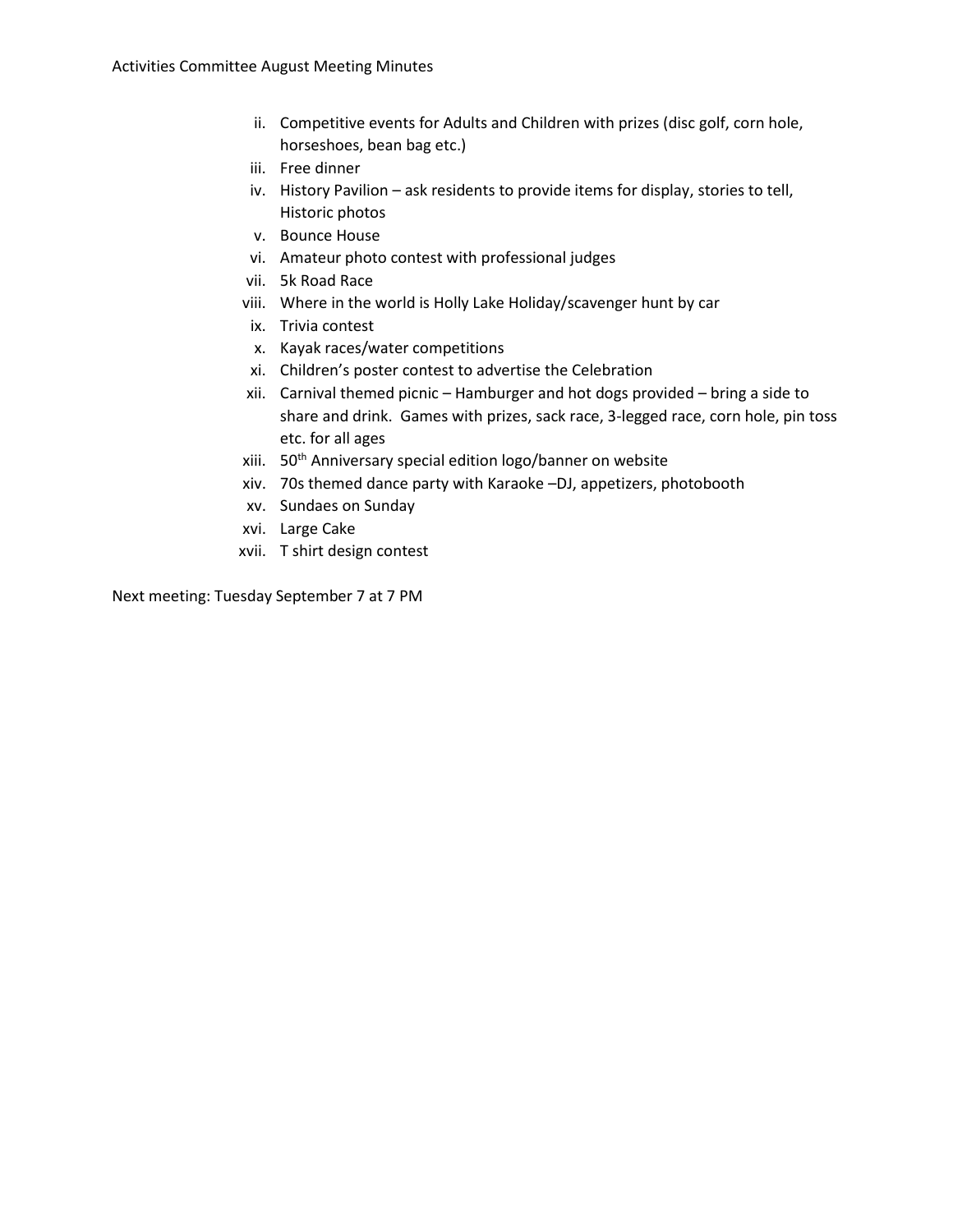Architectural Committee Minutes July 19, 2021 Page 1 of 3

#### **19 JULY 2021 MEETING MINUTES**

#### **ATTENDEES:**

Richard Traczyk, Architectural Committee BOD Liaison Ed Noble, Architectural Committee Vice-Co-Chair Robert Middleton, Architectural Committee Member Richard Schoppet, Architectural Committee Member Bill Ekberg, Architectural Committee Member William Rackliffe, Association Member Dawn Zinn, Association Member

## **NOT IN ATTENDANCE:**

Tim Kost, Architectural Committee Chair

**MINUTES –** Review of the June 21, 2021, meeting minutes.

#### **FIELD REVIEW- NEW CONSTRUCTION FINAL INSPECTION:**

*1. Lot 273, Section 2, 112 Masters Drive. Alexander Manzo, owner. Final Inspection in response to notice of completion. Inspection performed by Tim Kost and Ed Noble. No discrepancies identified.*

#### **FIELD REVIEW – NEW CONSTRUCTION INITIAL INSPECTION:**

1. Lot 454, Section 3A, Lakeview Drive. Brad & Stephanie Lips. Application for building Approval. Inspection performed by Tim Kost and Richard Traczyk. A motion was made to approve as submitted. The motion was seconded, and the motion was carried. Permit # 210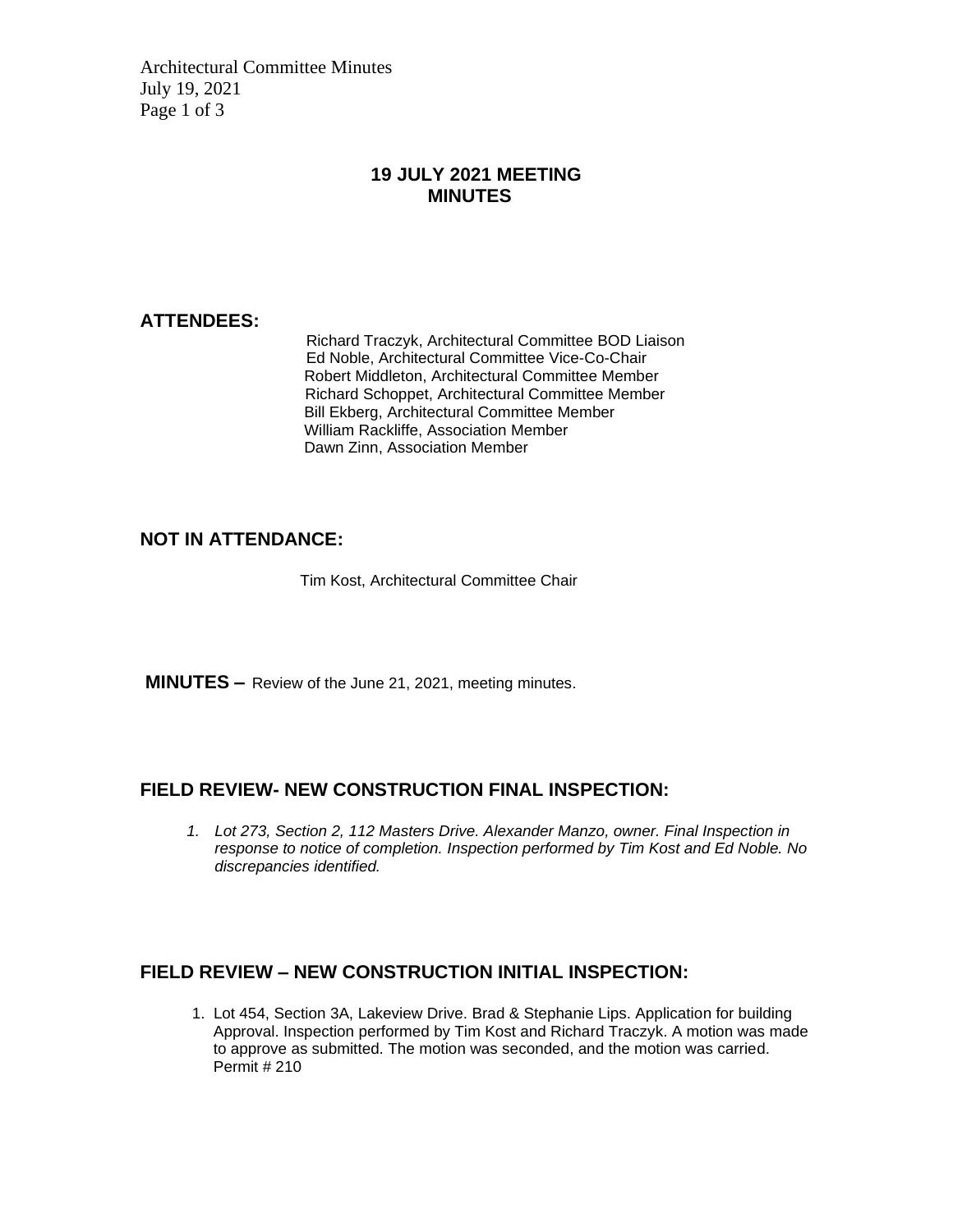Architectural Committee Minutes July 19, 2021 Page 2 of 3

## **FIELD REVIEW – DECKS, PATIO, AND PORCH:**

- 1. Lot 169, Section 2, 200 Masters Drive. Robert & Florian Gunnoud, owners. Request for approval of plans to replace the existing deck to a 21' X 10' going all the way to the left corner of the home. Using Trex decking (vintage lantern color) and round aluminum baluster for the handrailing. Committee approved through email. Permit issued on 6/29/2021. Permit # 208
- 2. Lot 559, Section 10, 100 Green Drive. Courtney Rudy, owner. Request for approval of plans to add a 48' X 26' deck with 16 steps down the left side of the front deck. Trex decking boards (Havana gold), cocktail rail (Havana gold) with wood railing and black round balusters. Reviewed by Tim Kost and Ed Noble. A motion was made to approve as submitted. The motion was seconded, and the motion was carried. Permit # 211

## **FIELD REVIEW- ACCESSORY STRUTURES:**

1. Lot 062, Section 4A, 1300 Lakeview Drive. Ron Dowell, owner. Requesting to get approval for an already install 10' X 14' storage shed. It is off white and matches the home. Reviewed by Tim Kost and Ed Noble. A motion was made to approve as submitted. The motion was seconded, and the motion was carried. Permit # 212

#### **FIELD REVIEW - FENCING:**

- 1. Lot 521, Section 10, 787 W. Masters Drive. Anthony & Dixie Mazur, owner. Request for approval of plans to install a decorative black aluminum fence with steel post to the back of the home. Four foot high with two gates one on each side of the home. Reviewed by Tim Kost and Richard Traczyk. A motion was made to approve as submitted. The motion was seconded, and the motion was carried with 10' set back. Permit # 213.
- 2. Lot 034, Section 1, 150 Lake Holiday Road. Robert & Sarah Johnston, owners. Request for approval of plans to install a 4' high all-natural pressure treated pine fence with black wire on the inside. One gate to the left of the home. Reviewed by Tim Kost and Ed Noble. A motion was made to approve as submitted. The motion was seconded, and the motion was carried. Permit # 214
- 3. Lot 179, Section 2, 316 Masters Drive. Dawn Zinn, owner. Request for approval of plans to install a 4' high natural wood board fence. Installing one gate at the left side of the home. Reviewed by Tim Kost and Richard Traczyk. A motion was made to approve as submitted. The motion was seconded, and the motion was carried. Permit # 215
- 4. Lot 062, Section 4A, 1300 Lakeview Drive. Ron Dowell, owner. Requesting to get approval for a fence that was already installed without approval. It was installed on the property line and needs to be removed. Asking for a variance to move it 5' off the property line. It's a white vinyl picket fence. Reviewed by Tim Kost and Richard Traczyk. A motion was made to approve as submitted. The motion was seconded, and motion was carried with a 5' variance. Permit # 212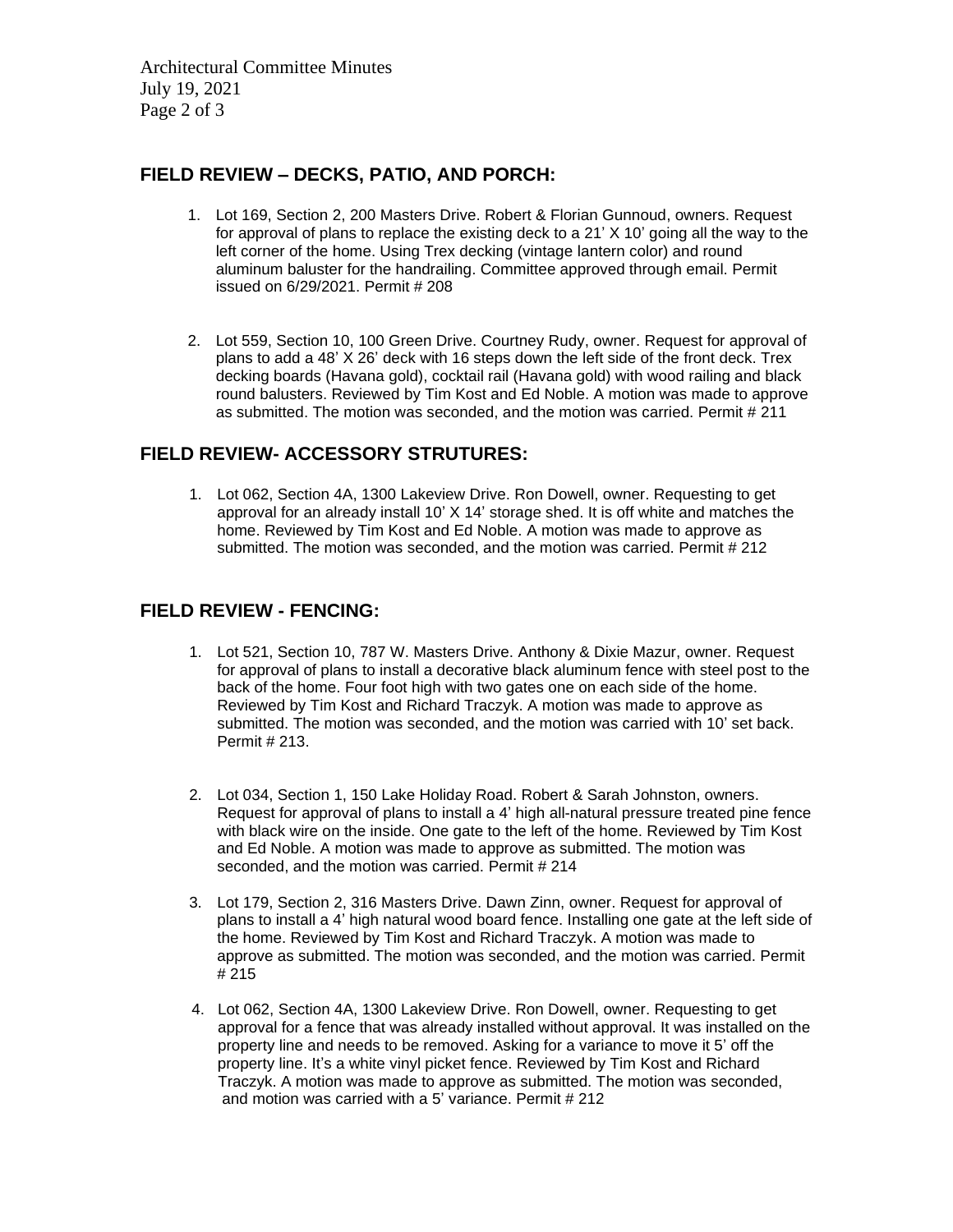Architectural Committee Minutes July 19, 2021 Page 3 of 3

#### **FIELD REVIEWS - RESALES:**

*.*

- 1. *Lot 555, Section 3A, 1125 Lakeview Drive. Tyler, owner. Resale inspection performed by Ed Noble. No house numbers.*
- 2. *Lot 273, Section 2, 112 Masters Drive. Manzo, owner. Resale inspection performed by Ed Noble. Still under construction.*
- 3. *Lot 238, Section 4A, 98 Northwood Circle. Smith, owner. Resale inspection performed by Tim Kost and Ed Noble*. *No discrepancies noted.*
- 4. *Lot 278, Section 2, 100 Quail Court. Grim, owner. Resale inspection performed by Tim Kost and Richard Traczyk. No discrepancies noted.*
- 5. *Lot 594, Section 10, 928 W. Masters Drive. Taylor, owner. Resale inspection performed by Tim Kost and Richard Traczyk. No discrepancies noted.*
- 6. *Lot 409, Section 2, 204 Overlook Drive. Rogers, owner. Resale inspection performed by Tim Kost and Richard Traczyk. No house numbers.*

## **FIELD REVIEWS – TREE REMOVAL REQUESTS:**

*1. Lot 003, Section 1B, 104 Lake Shore Drive. Olson, owner. Request for approval of plans to remove two (2) trees dead, diseased. Reviewed by Tim Kost and Ed Noble. Approved and permit issued on 7/12/2021. Permit # 209*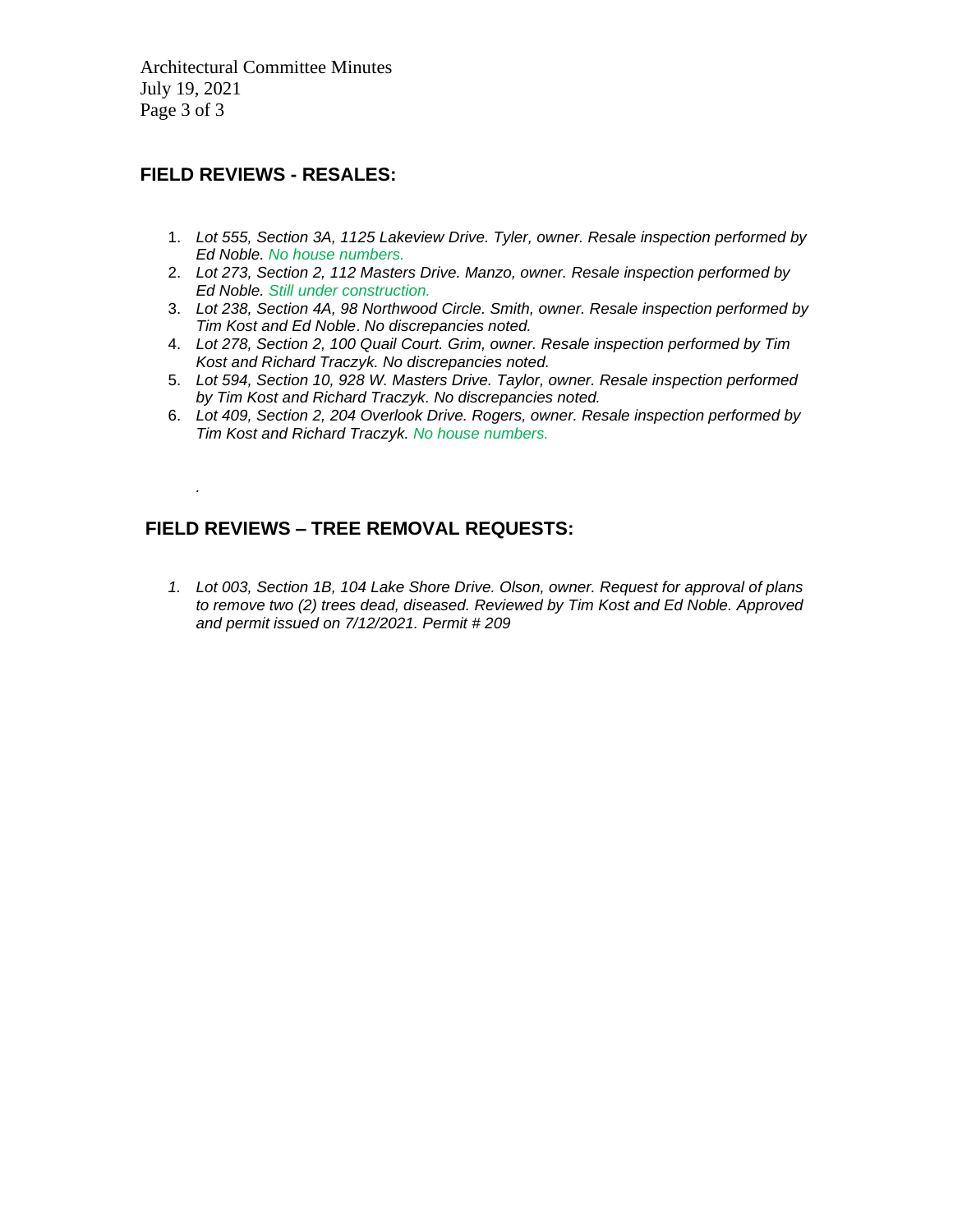Buildings and Grounds Minutes of July 12, 2021

Members in Attendance: Alex Perka, Diane Noble, Jim Coates, Frances Coates, Dustin Terry

With a quorum established, the meeting was called to order at 10 A.M.

There was no open forum.

 James Coates gave his report of the Board of Directors meeting, including speed camera, tech committee update, marina relocation approval, discussion of electronic voting, Board members potential reduction, and town hall for August.

Alex gave an update of Master Planning. Items included town hall, logging, and restaurant. The committee discussed the evolution of the restaurant subcommittee plan.

Alex reminded members of the Financial Committee meeting for July 20<sup>th</sup> and shared results of the dock re-location field trip he attended.

Frances shared her newsletter idea and flora next to the golf course path.

With the agenda completed, the meeting was adjourned at 11:45 A.M.

Respectfully submitted,

Alex Perka, Chair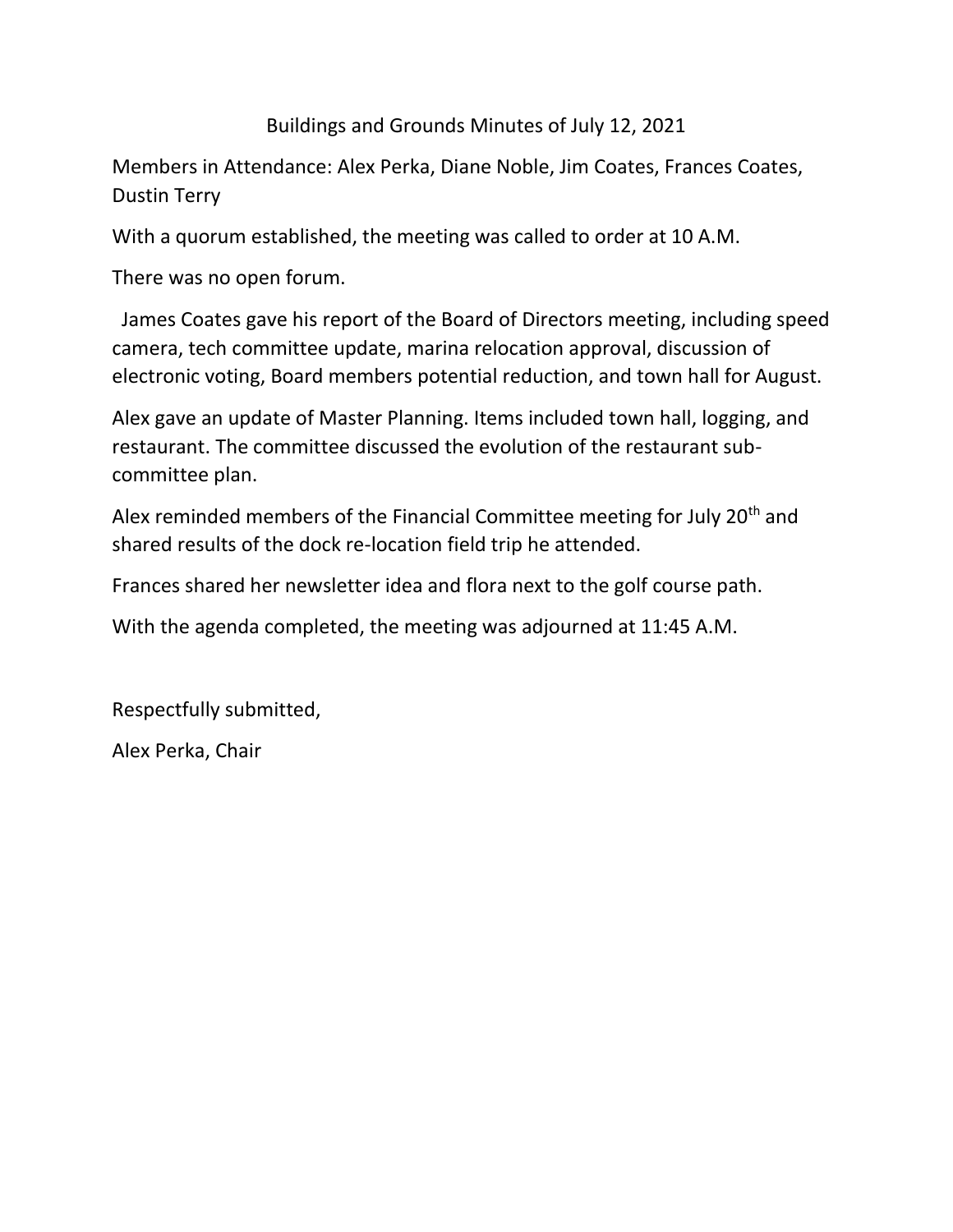# **Finance Committee Meeting 6:30 PM Tuesday July 20, 2021**

#### **Chair:** Ed Noble

**Members Present:** Jim Coates, John Martel, Darrell Melcher, Pat Majewski, Butch Nesbit, Richard Traczyk, Tom Wallace

**Members Absent:** Helen Carter, Jarret Tomalesky,

A quorum was established and the meeting was called to order at 6:35 PM.

**Open Forum:** No members were present other than those Committee Chairs invited.

**Approve meeting minutes:** The June meeting minutes were approved.

#### **Agenda:**

- Review June 2021 financials. Butch Nesbit moved that the review of the budget versus actuals was explained by the footnotes and therefore did not need to be reviewed.
- BOD notes

Marina reconfiguration and 16 new slips approved with Lakeside Docks for \$91.7K. An additional \$48.4K for land-based requirements also approved. Total \$140.1K. Funds to be disbursed from RR, CIP and undesignated funds.

• Continue review of 2022 Budget with GM and Committee Chairs. The review was conducted with the Activities, Building and Grounds, Lake Committees and the GM and Jill. Lake committee was absent. The committees and GM did a good job explaining their budget requests, and some upward and down ward adjustments were made.

The meeting adjourned at 9:00 PM. The next committee meeting will be Tuesday August 17 at 6:30PM.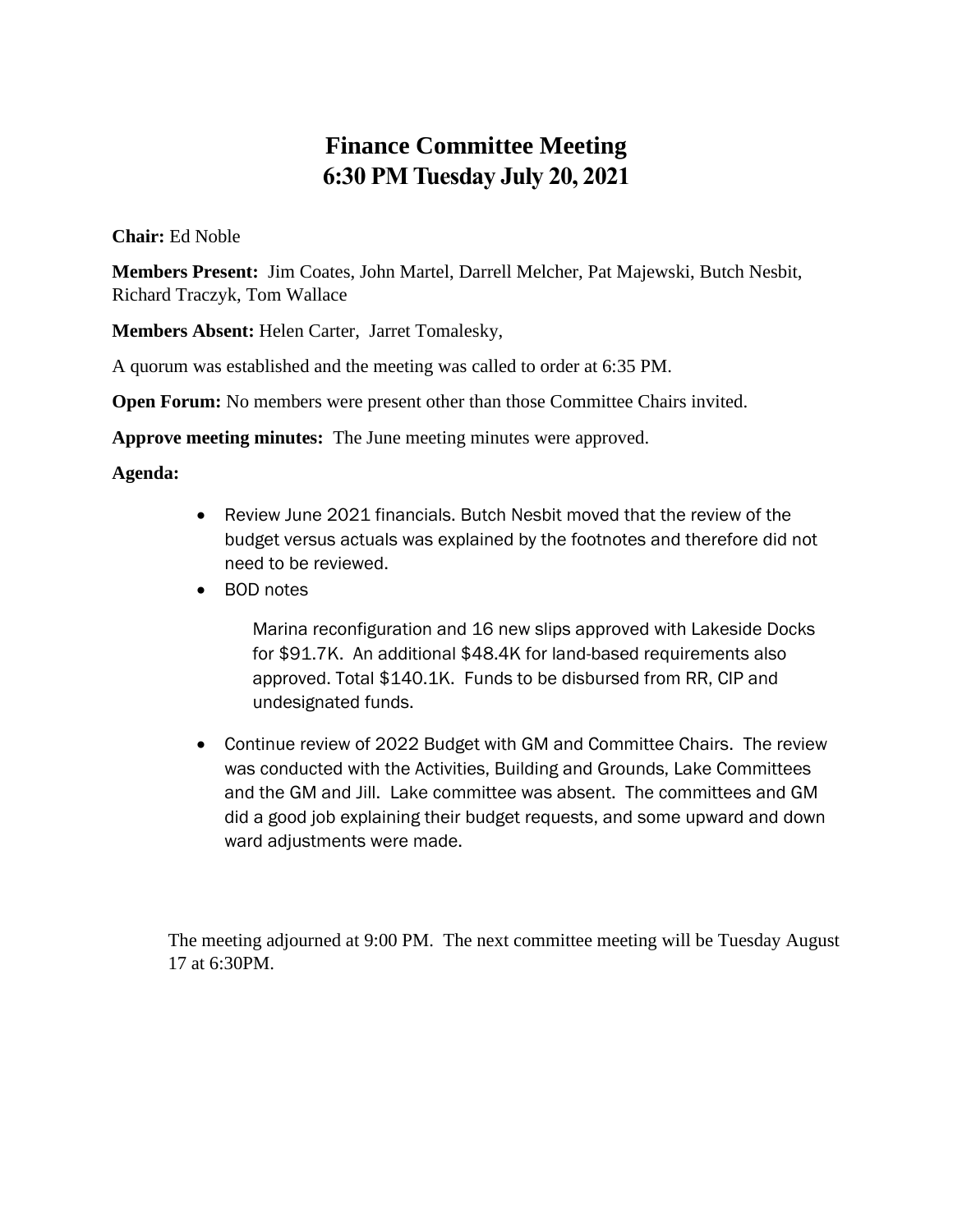## **Master Planning Committee Minutes July 7, 2021**

MPC Members in Attendance: Michelle and Mike Bradshaw, C. Barker, C. Fiol, B. Hardgrave, P. Majewski, J. Martel, D. Melcher, C. Melcher, R. Middleton, E. Noble, A. Perka, R. Traczyk, J. Reedy Absent: P. Perka, Secretary,

Restaurant Sub-Committee members in Attendance: S. Winfrey, L. Cox, J. Cox, S. Ryan, D. Charles Guests (need email addresses): John Sorna, B. Barrow (tenant, not voting), G. Ziemke Absent: R. Adams (Board Liaison for subcommittee)

Meeting called to order at 7 pm, a quorum was established, and agenda was approved.

**Open Forum** – John Sorna once again addressed the idea of having certain sections of Lake Holiday professionally logged (live trees at the end of their lifespan). Benefits are managing the forest to lower the risk of fire and disease and revenue for the POA. See item #6 below. A tab will be presented on July 27 at the BoD meeting.

**May Meeting Minutes** – Alex Perka moved to approve the May 5 minutes; motion carried.

**Old Business** (see items below) – Because the agenda with information on Old Business was provided in advance, and there were no further discussion items or questions, Alex Perka moved to proceed with new business; motion carried.

- 1. Additional gravel walking path in Country Club Park completed.
- 2. Beach II land development work was awarded to Pine Knoll Construction by Board. Approved proposal included additional work of sidewalk, curb and guttering, parking spaces asphalt. Total cost: \$156k. Will come out of CIP Fund. Work to begin in September.
- 3. Reconfiguration of Marina and 16 additional marina spaces was awarded to Lakeside Docks from Deep Creek Lake. They can perform the work this September and have the required materials. Total cost: NTE \$140k. Funding will come from Replacement Reserve, CIP Fund and General Funds. This work will also include the marina path paving project that is saved in the CIP Fund.
- 4. Board approved turning all three parcels of former golf course into common area. No residential development can occur on the property and the property cannot be sold.
- 5. Updates and changes to PRP 2 Common Area approved by the Board. Important changes: no smoking on all the Beaches, no loud noise between 9PM and 6AM.
- 6. Presentation to the Board in July regarding possible logging to be performed in Southside Nature Preserve. Hold Harmless Agreement for members to remove dead trees from common area lots abutting their property approved by Board.

# **New Business**

- 1. Power Point Presentation on LHCC Finances**.** John Martel presented an overview of the Replacement Reserve and Capital Improvement Fund. This same presentation will be provided at an LHCC Town Hall meeting, scheduled for Sat., Aug. 28.
- 2. Approval of June Restaurant Subcommittee Minutes (Lisa Cox, Secretary)
	- Minutes were not typed up, and therefore, no minutes were submitted or approved.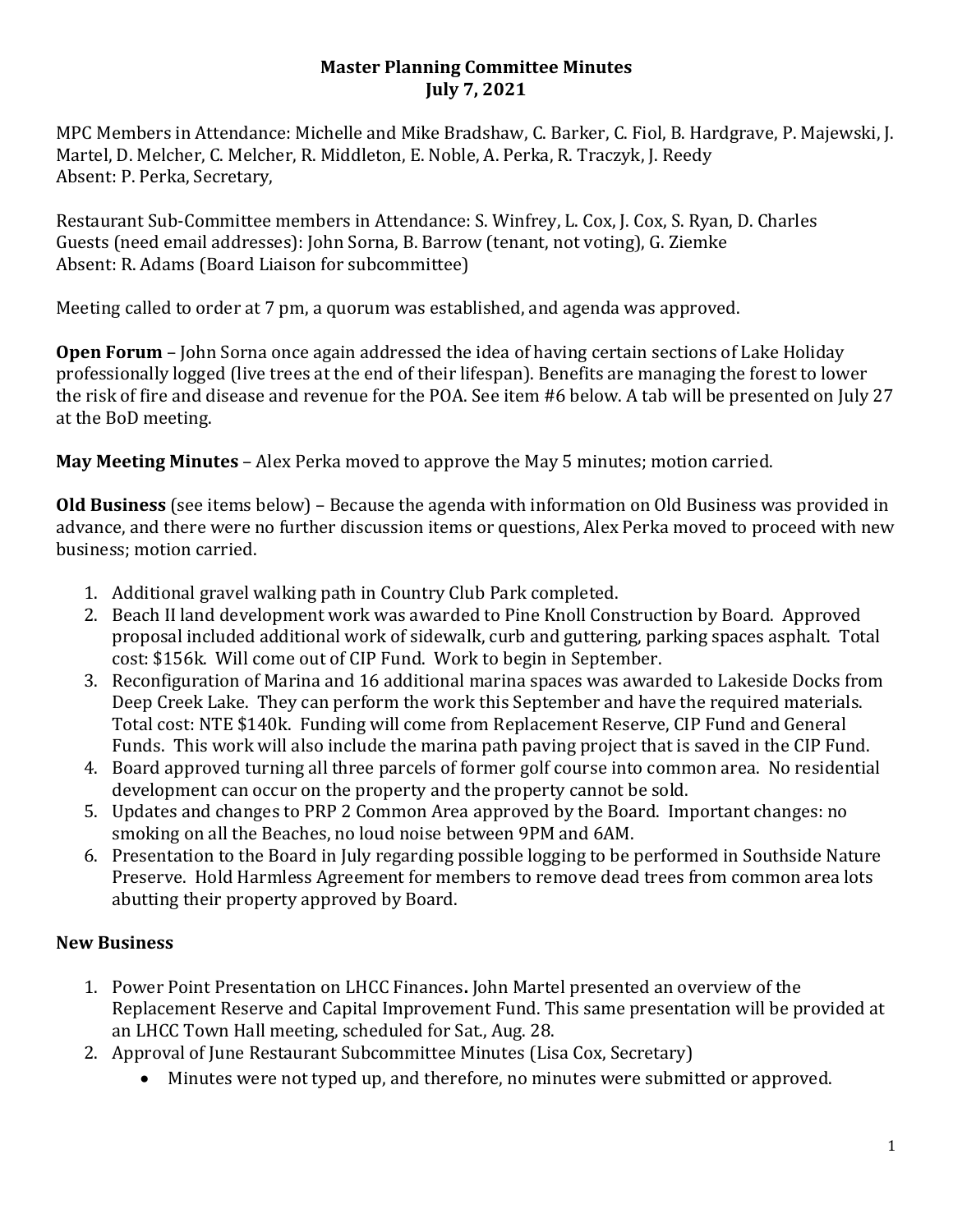- 3. Presentation and Status Update by Restaurant Subcommittee draft survey questions and future plans. Based on a lengthy discussion, the following summary actions were taken by Sean Winfrey and Stephanie Ryan (co-chairs) and the Restaurant Subcommittee:
	- Revisit the introductory message and questions. Desire to have one question answered:
		- o *Are you interested in having a "restaurant" in Lake Holiday?*
	- Clarify and address the why?; proposed benefits; and any potential disadvantages.
	- Better explain the recommended model ("Food Truck 2.0") and what it would entail.
	- Tone down the use of the term "Restaurant"; address that the plan is more of a phased approach (begin small and grow over time), (perhaps seasonally).
	- Better explain how liability for serving beer and wine will be handled by prospective investor(s).
	- Provide details on how the clubhouse would be used, potential impact to office staff and those who lease the great room and other spaces, etc.
	- Sean asked MPC and Restaurant Subcommittee members to provide input, feedback and recommendations.
- 4. Open Discussion, Q&A by MPC members
	- This section of the agenda began with a statement read by Mike Bradshaw asking for unity and laying aside of negativity with the goal of working together on an approach for exploring the viability of a "restaurant-like" experience operating at Lake Holiday.
- 5. Draft Survey Questions Next Steps:
	- Updated introduction and proposed questions will be presented at the Aug. 4 MPC monthly meeting for discussion.
	- Once approved, the survey will be presented as a tab at a future Board of Directors meeting.
	- Once approved by the BoD, the subcommittee will work with the TechComm to send out to membership using an existing (free) online survey tool.

Actions for Restaurant Subcommittee:

- Submit minutes from the Restaurant Subcommittee meeting.
- Submit subcommittee member names for vetting by the LHCC office.

Next Restaurant Subcommittee meeting: July 22 at 7 p.m.

Next MPC meeting: Aug. 4 at 7 p.m.

LHCC Town Hall meeting: Planned for Aug. 28 – Restaurant Subcommittee to present.

The meeting was adjourned at 8:56 p.m.

Respectfully submitted, Cathy Melcher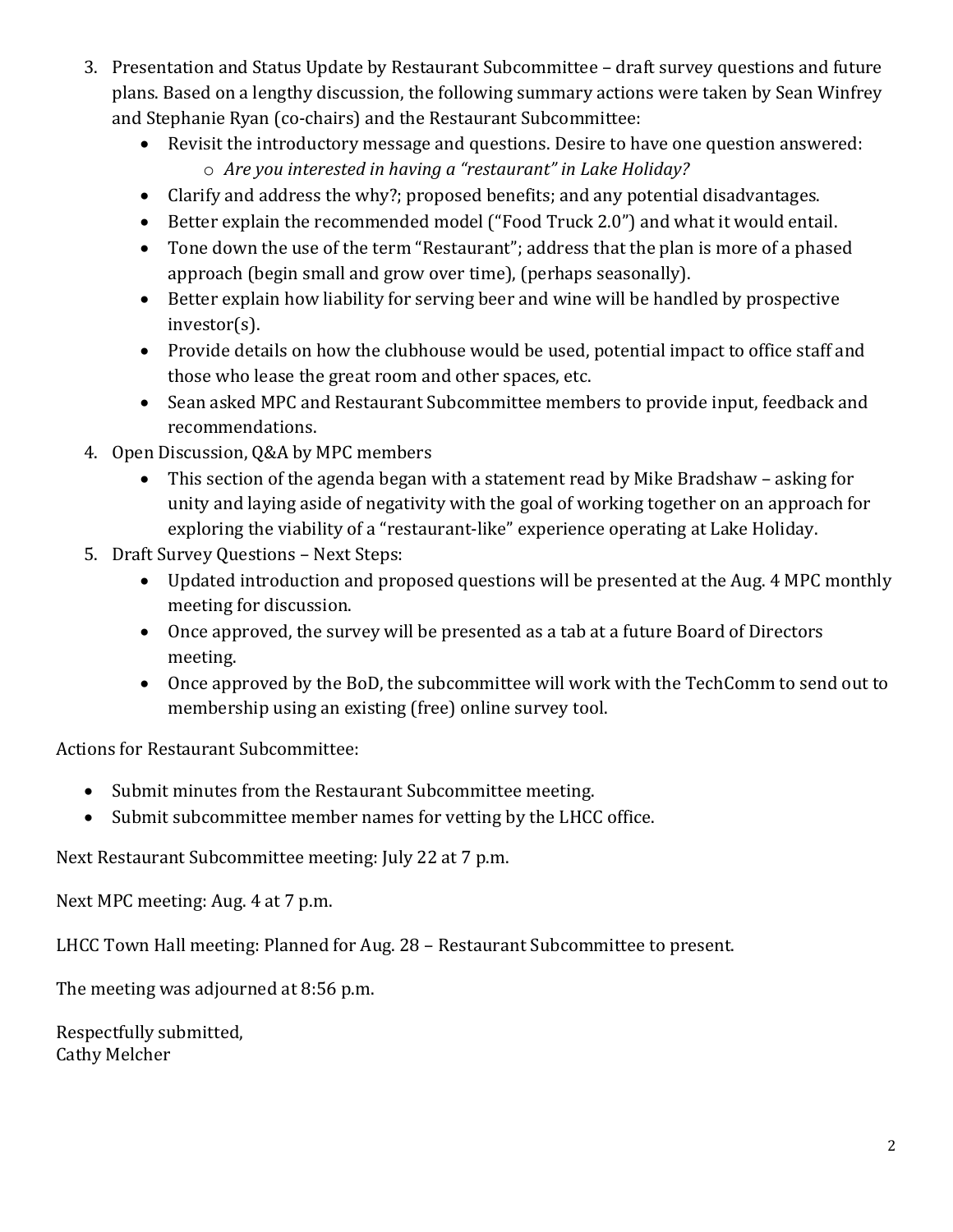## **Master Planning Committee Minutes May 5, 2021**

Members in Attendance: M. Bradshaw, C. Anderson, C. Barker, C. Fiol, B. Hardgrave, P. Majewski, J. Martel, D. Melcher, C. Melcher, R. Middleton, E. Noble, A. Perka, R. Traczyk Absent: P. Perka, Secretary

New Potential MPC Members in Attendance: J. Reedy, S. Ryan, G. Ziemke, D. Charles, J. Cox, B. Barrow, Z. Goetz (new members will be determined after first meeting of Restaurant Subcommittee), Robert Adams, Liaison to Board for subcommittee.

Guests: Cyndi Kresslien, Richard Chance, John Sorna and Jim Norconk

Meeting called to order at 7 pm, a quorum was established, and agenda was approved, with three new discussion items:

- Turning the former golf course into common area
- Water/Sewer Lot to convert into common area
- Dock damage and plans to repair

Open forum – no other topics were presented.

April Meeting Minutes – Ed Noble moved to approve minutes; motion carried. Pat announced that the temporary Secretary is C. Melcher until P. Perka returns.

New members – welcomed and informed that Goldberg Rules would be used to conduct the meeting. Explained quorum rules and consequences of missing meetings. An attendee list was collected to gather new member contact info.

## Old Business

**Review Board Ranking of CIP projects:** Fish stocking and fish survey moved to RR. Road Lines removed entirely. Additional marina slips moved to #1. Forwarded to Finance Committee.

**Status of existing CIP projects:** Concrete pads for disc golf – will have funding by end of year (install all at one time); Dog park landscaping - quote from Reading. \$5k to be collected by the end of year. The cost for benches will be moved back to the dog park budget due to being paid out of general fund. Phase 1 of walking trails is underway – an area has been leveled for trucks, gravel was delivered, and the old pump house near the large pond was demolished.

**Funding moved in CIF:** Board approved moving unallocated misc., unallocated interest, and over \$5k from Beach II campsites to pay off the almost \$11k balance remaining on Beach II site plan.

**Beach II Proposals.** Received two bids that are very different. Mike Goodwin reviewed in detail and will request clarification/ rationale from Pine Knoll and Trust Land for including or excluding line items and disparities in their bids (such as 30-day bid expiration; equipment costs and requested timeline; Greenway soil expansion factor and cubic yard removal estimates). Should also request a land disturbance certificate from Pine Knoll. Fill will still be on LHCC property (or used for other projects) but moved away from site. Recommended that the board approve quickly (within next month or so) before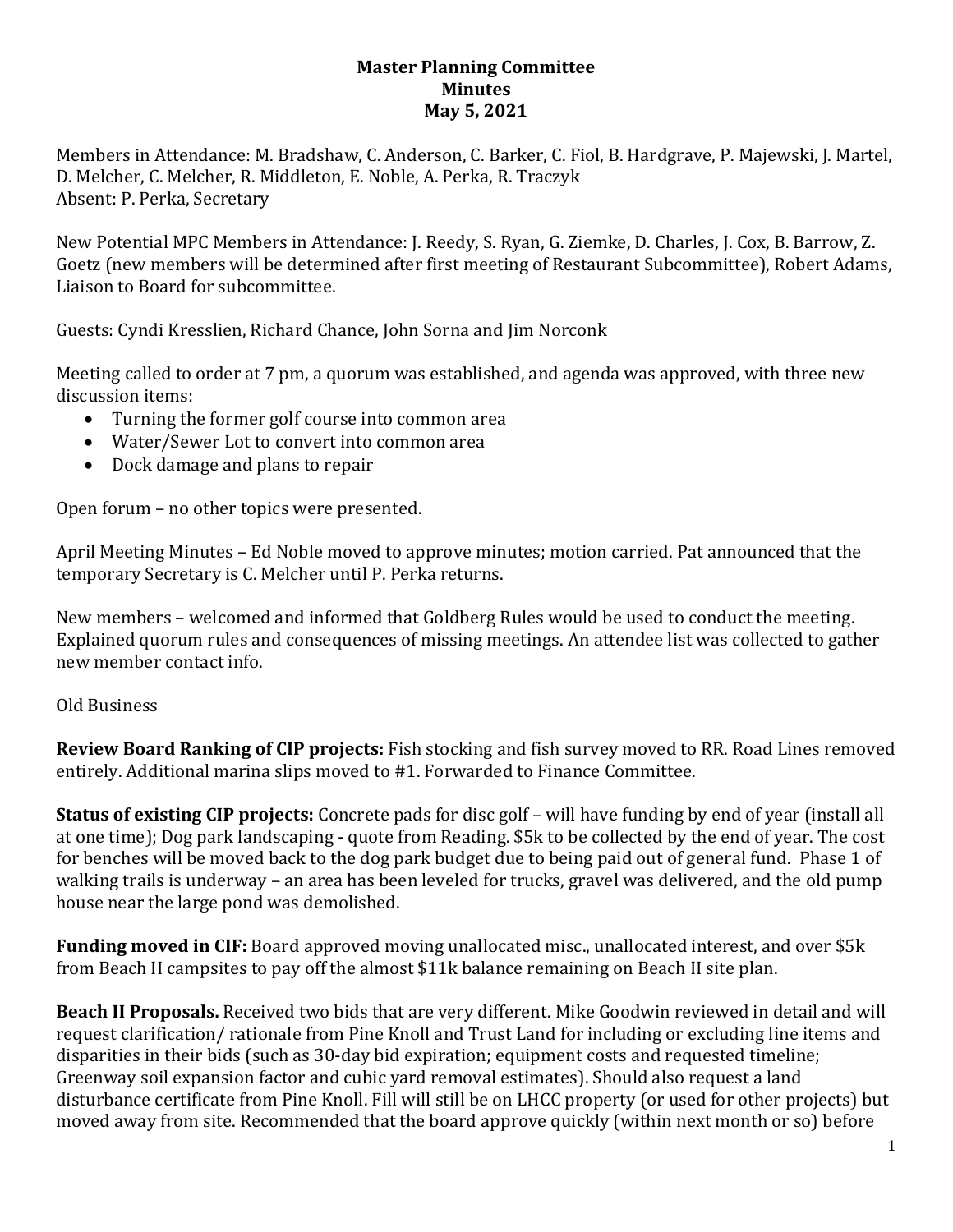prices increase. September remains the planned start date. \$200k in beach II fund may need to cover a bond (10%), secure county permits, another survey, as-built plans, etc., if required. Mike to speak with the county to confirm. Additional work on parking lot, concrete sidewalk, etc. is extra. For now, Beach II will stay like it is through the summer season.

## New Business

**Established a Restaurant Subcommittee.** A new MPC Subcommittee was formed, and leaders voted-in: Chair, Sean Winfrey; Co-Chair, Stephanie Ryan; Secretary, TBD (to be voted on at first subcommittee meeting). Guidance was to focus on the survey first, then restaurant cost and feasibility study, site plan, talk to prospective restaurant owners, etc. Set the date of the first subcommittee meeting (date/time, announce via calendar/message board, must be open to the community to attend). Restaurant Subcommittee will define the first phase of community restaurant study to explore the viability of a restaurant operating at Lake Holiday. Draft survey questions will be presented at an upcoming MPC monthly meeting for discussion. Once approved, the survey will be presented as a tab at a future Board of Directors meeting. Once approved by the BoD, the subcommittee will work with the TechComm to send out to membership using an existing (free) online survey tool.

**Dock Damage:** broke lose May 3 due to storm/wind. Boat owners and maintenance team reattached temporarily. J. Reedy researching a different anchoring system that secure to the lakebed. Contacted Deep Creek Docks along with an alternate dock repair company, Lakeside Docks. The first company, Deep Creek docks, currently has a back log and lack of immediate material to perform the repair. Seeking price quote from Lakeside Docks that claims to have the material on hand to perform repairs. Question re: approval (or not) of planned dock expansion/additional slips) and reconfiguration. Still to be approved by the board at future date. Funding is being set aside for additional slips as part of the CIP.

# **Conversion to Common Area:**

- **1 lot 4a 220 Redbud Circle**  water/sewer lot still owned by LLC. Research selling? Quite steep lot. Must set back 30'. Near large Aqua pump station with access road. Pat moved to turn the lot into common area, with required monthly fee paid to Aqua. Motion passed, with one opposed.
- **Former Golf Course –** owned by the LLC, protects the land and we no longer pay taxes (real estate) or sanitary district tax. Will be submitted as one deed through legal counsel. Pat moved to recommend to the board to turn three parcels into common area. Motion passed unanimously.

**New Idea:** Look into a forester to evaluate value of trees (~550 acres with lots of dead trees). Richard to get with John Sorna, per his recommendation. Richard also stated that Pat is drafting a proposed "hold harmless" document for homeowners to cut down trees that fall from common areas onto owner lots.

**Power Point Presentation of Replacement Reserve and Capital Improvement Fund Facts** – due to technical difficulties, the presentation will be given by John Martel at the first Restaurant Subcommittee meeting.

With agenda items completed, the meeting was adjourned.

Respectfully submitted, Cathy Melcher